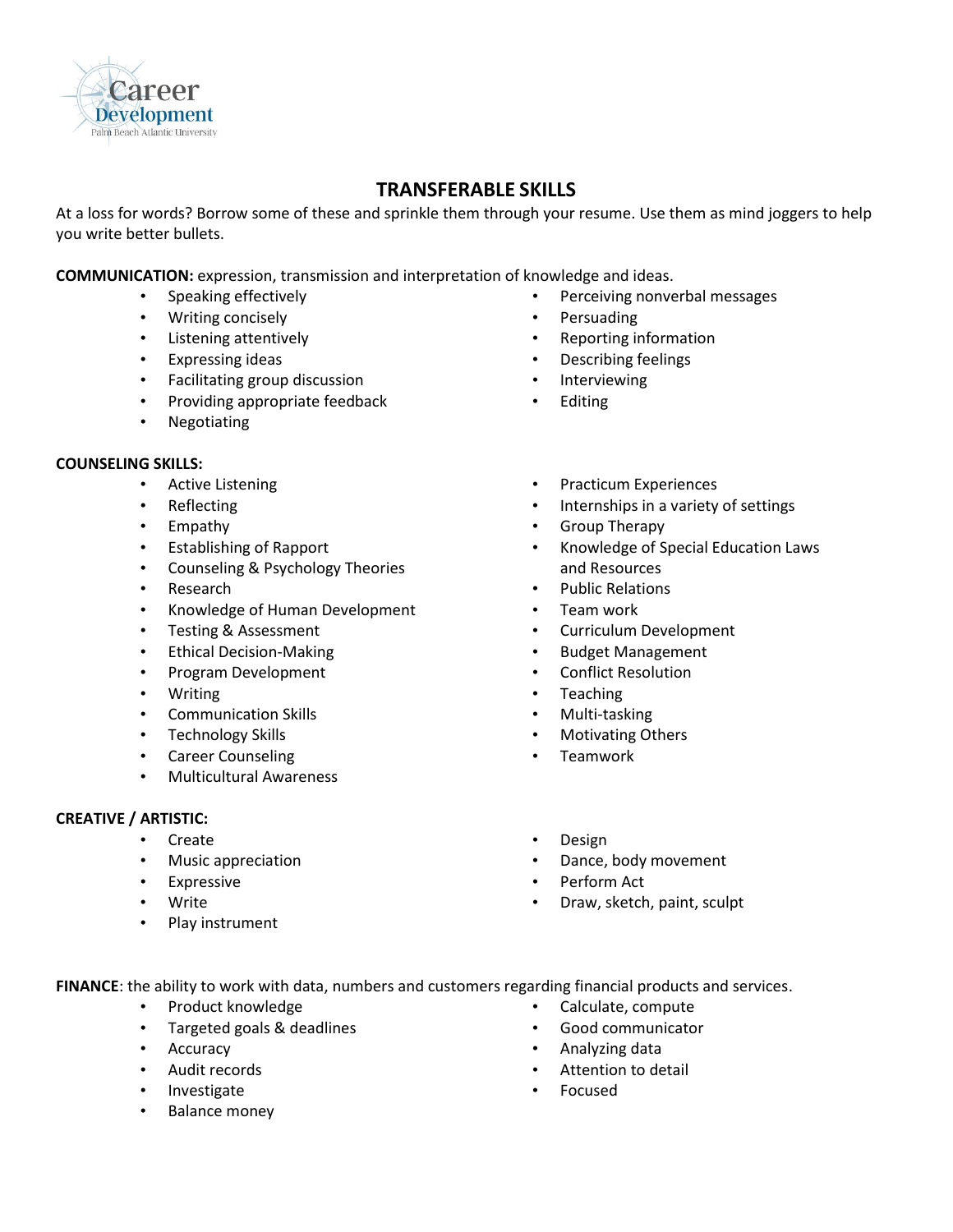## **HUMAN RELATIONS:** resolving conflict, relating to and helping people.

- Developing rapport
- Being Sensitive
- Listening
- Conveying feelings
- Providing support for others
- Motivating
- Sharing credit
- Counseling
- Cooperating
- Delegating with respect
- Representing others
- Perceiving feelings, situations
- **Asserting**

**LEADERSHIP**: supervising, managing, leading, overseeing projects and or people.

- Decisive
- Arrange & execute events
- Direct projects
- Audit records
- Negotiate
- Persuade
- Influence
- Lead teams
- Mediate problems
- Take risks
- Run meetings
- Delegate
- Get results

**MANAGEMENT / ORGANIZATION:**supervise, direct and guide individuals and groups in the completion of tasks and fulfillment of goals.

- Initiating new ideas
- Handling details
- Coordinating tasks
- Managing groups
- Delegating responsibility
- Teaching
- Delegating
- **Coaching**
- **Counseling**
- Promoting change
- Selling ideas or products
- Decision making with others
- Managing conflict

**RESEARCH AND PLANNING:**search for specific knowledge and ability to conceptualize future needs and solutions for meeting those needs.

- Forecasting, predicting
- Creating ideas
- Identifying problems
- Imagining alternatives
- Identifying resources
- Gathering information
- Solving problems
- Setting goals
- Extracting important information
- Defining needs
- Analyzing / synthesizing
- Developing evaluation strategies

**TEACHING / INSTRUCTING:** the ability to instruct or educate another individual or groups.

- Train
- Course/curriculum development
- Instruct
- Use of smart boards
- Adjusting to learning styles
- Time management
- Classroom management
- Behavioral management
- Goal-setting
- Communicating
- **Collaborating**
- Public speaking
- **Explaining**
- Organized / executed